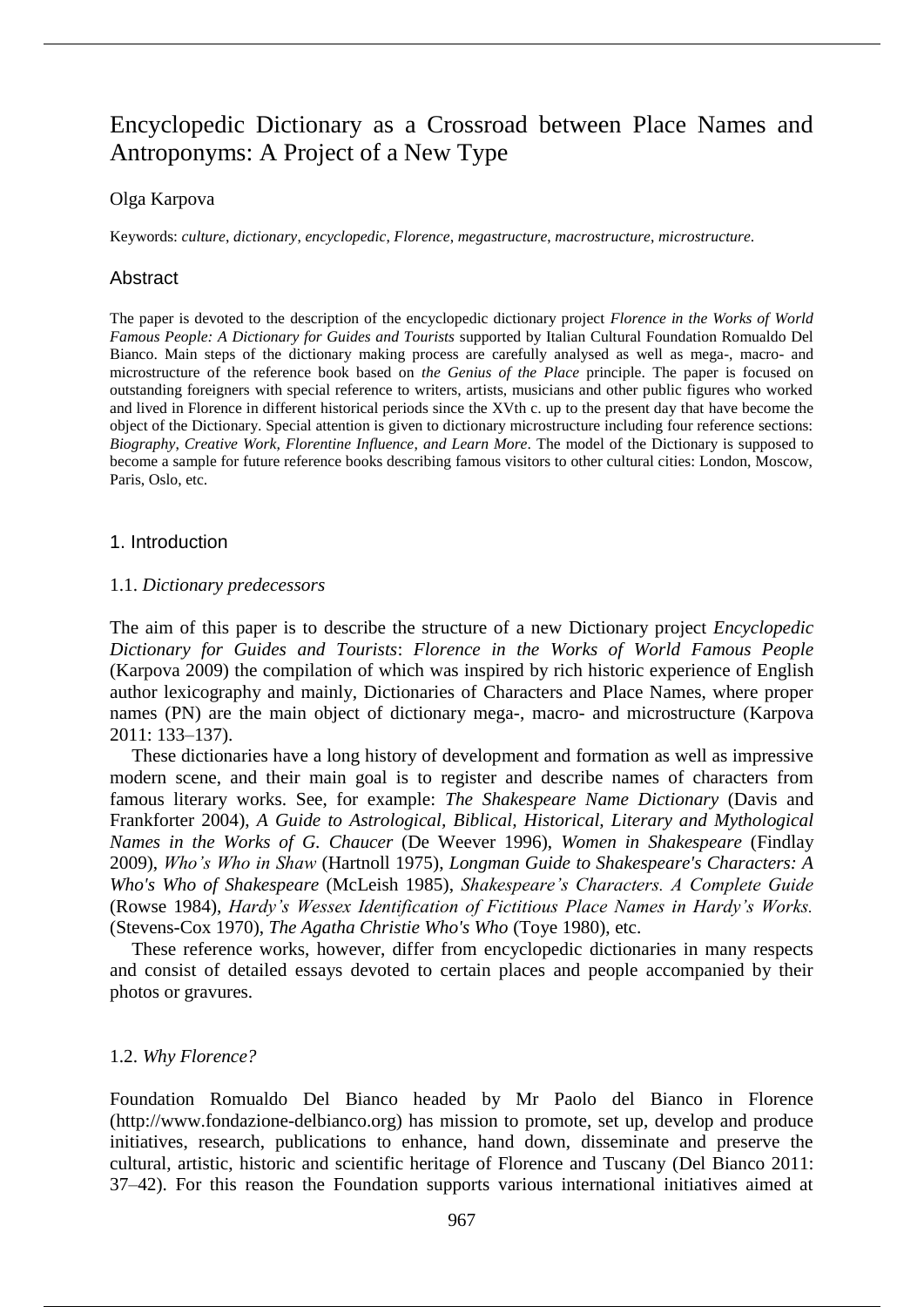engaging mass and cultural tourists into acquaintance with Tuscany and Florence in particular.

*Life Beyond Tourism Portal* (http://directory.lifebeyondtourism.org) which was created by the Foundation is also designed to promote intercultural dialogue, cultural initiatives, production of books, films, dictionaries and other means devoted to Florence as a centre of culture and heritage.

Both Foundation and Portal are aimed at giving the users a good opportunity to learn the city, its spirit, cultural diversity from different angles, and not only on the basis of traditional knowledge, but also through unknown and curious facts which can attract more and more international tourists. In this respect our Dictionary Project based on *the Genius of the Place*  principle serves as a new and attractive tool to promote Florence among international tourists. It includes names of outstanding foreign personalities (American, Croatian, English, German, Russian, etc.) who once visited, lived or worked in Florence in different historical periods (beginning from the XVth c. up to the present day) and created their literary and art works under the fruitful influence of Florence.

## 1.3. *Users' groups*

It is a well-known fact that lexicographers today tend to create reference works aimed, first and foremost, at particular users' groups. That is why the project under discussion is compiled to answer the needs and demands of a certain user group – *guides* and *tourists*, because Florence is the destination of many foreigners who annually visit its streets and museums.

New frame work of interpretation of Florentine treasures with special reference to famous people's creative career who once visited this magnificent city will open a new page in cultural tourism (Karpova and Gorbunov 2009: 113–114). The planned dictionary will provide local guides with new and curious information about world famous personalities which is missing in Guides around Florence.

# 2. Structure of the project: *Florence in the Works of World Famous People. Encyclopedic Dictionary for Guides and Tourist*

## 2.1. *Compilers' profile*

It is common knowledge that volunteer lexicographers' practice exists for many centuries in Great Britain when compilers of the main national dictionaries attracted ordinary people to this routine work. Volunteers used to gather quotations and other data for famous dictionaries of national languages.

It should be noted in this connection that encyclopedic dictionary *Florence in the Works of World Famous People* is created by international students, that is volunteers from different Universities and countries of the world: Croatia, Hungary, Russia, Serbia with a good command of English (Alekseeva and Karpova 2010: 131–138). Volunteers from other countries can also join our project which is open to any contributor.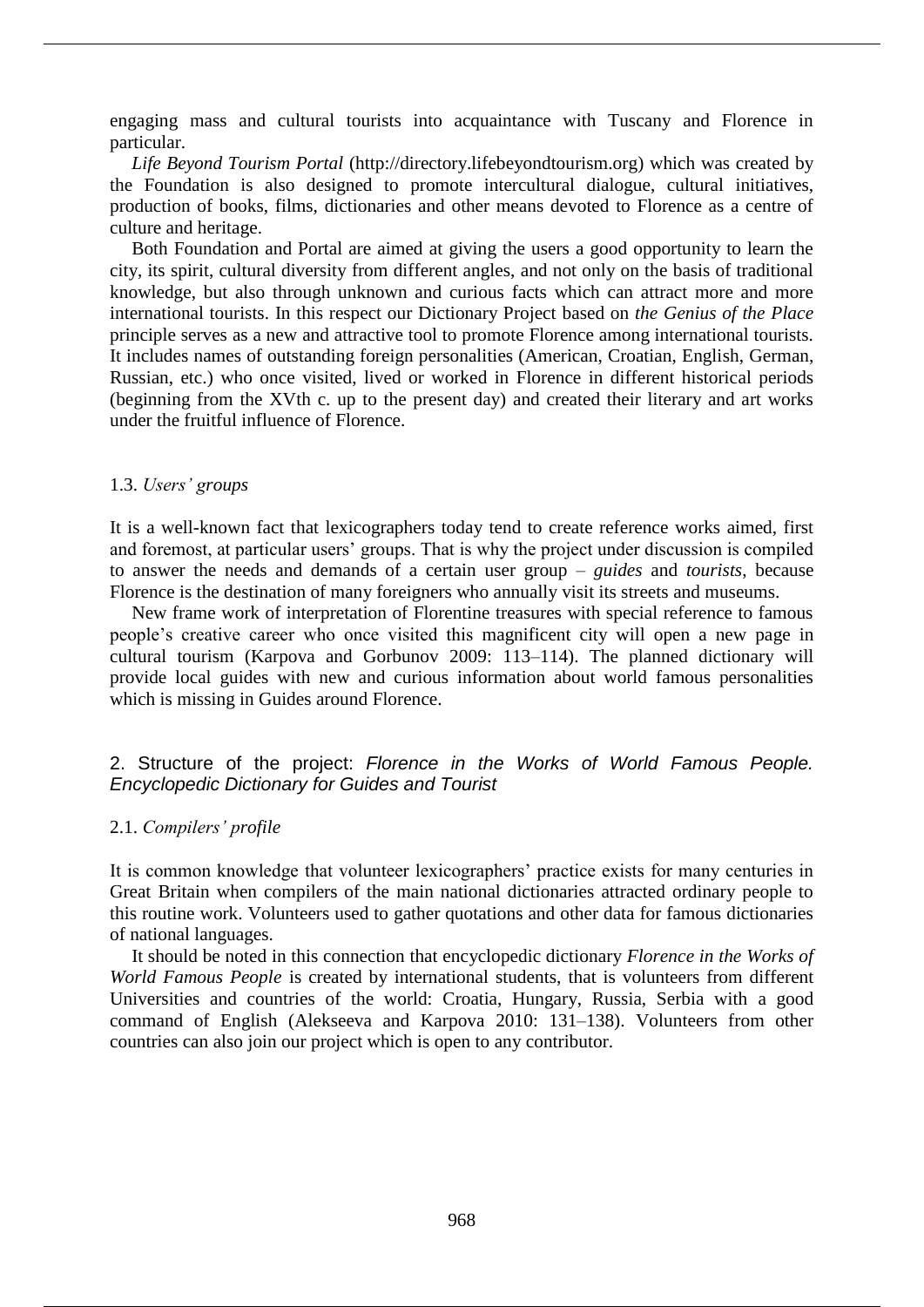#### 2.2. *Stages of the project*

The project consists of three stages: *before* (working with sources for the Dictionary and composing its macrostructure), *during* (writing Dictionary entries when in Florence) and *after* (doing post editorial work at home).

*Stage 1* refers to home activities when students are searching for famous persons (either from their own region or other countries) who visited Florence in different periods of time. They work at home libraries and archives collecting information about these people in printed and Internet reference resources. The result of this stage is writing Dictionary articles about these famous people.

*Stage 2* is devoted to discussion of the Dictionary project at the annual one-week international students' workshop in Florence. It is the climax of the Project when students: a) are divided into international teams and search for additional information about outstanding persons (chosen at home) when visiting museums, sightseeing, walking around the streets, examining buildings and other objects in Florence connected with famous persons they discuss in the Dictionary; b) add information gained by every team in Florence to the dictionary entries and c) present them during the final session of the workshop.

*Stage 3* (carried out at home) consists in post-editorial work on the entries discussed during the workshop in Florence taking into consideration the new information. The edited entries must be put on the workshop's web. Moreover, we have already published three issues of the dictionary (Karpova 2009, Petrashova 2011, Yudina 2012).

#### 3. Dictionary architecture

#### 3.1. *Dictionary megastructure*

The dictionary is compiled according to the parameters accepted in modern lexicography: addressee, format, sources and object of description; principles of its mega-, macro- and microstructure; multimedia features and polygraphic peculiarities of dictionary design.

Its sources are: encyclopedias on literature, music and art; dictionaries of characters and place names; dictionaries of quotations, proverbs, sayings and author encyclopedias; guidebooks and books about Florence.

The Dictionary **megastructure** includes: the introductory part *How to use the Dictionary*; *Dictionary corpus* with PN arranged in an alphabetical order (from A to Z) and three *Appendices* where Dictionary articles are arranged under the following categories: Nationality, Subject Area and Chronology.

**Appendix 1** contains names of the personalities belonging to different nationalities: American, Croatian, English, French, Hungarian, Russian, etc.: *American*: Mark Twain; *Croatian*: Franjo Ciraki, Marin Držić, Antun Gustav Matoš, Janus Pannonius, Josih Juraj Strossmayer; *English*: Robert and Elizabeth Browning, Lord George Gordon Byron, William Collins, David Lawrence, Lord Frederick Leighton, Florence Nightingale, William Shakespeare, Percy Bysshe Shelley, John Webster, Oscar Wilde; *French*: Honoré de Balzac, George Sand, Stendhal; *German*: Heinrich Heine, Rainer Maria Rilke; *Italian*: Irene Galitzine, Giotto; *Hungarian*: Károly Markó, Janus Pannonius, Antal Szerb; *Russian*: Innokenti Annensky, Anna Akhmatova, Ivan Aivazovsky, Konstantin Balmont, Vasily Bazhenov, Joseph Brodsky, Karl Briullov, Dmitri Buturlin, Sergei Diaghilev, etc.

The same PN are presented in **Appendix 2** according to the category *Subject*. For example, *Art*: Ivan Aivazovsky, Vasily Bazhenov, Karl Briullov, Irene Galitzine, Nikolai Ghe, Lord Frederick Leighton, Ivan Nikitin, Kuzma Petrov-Vodkin, Vasily Surikov, Fedot Shubin,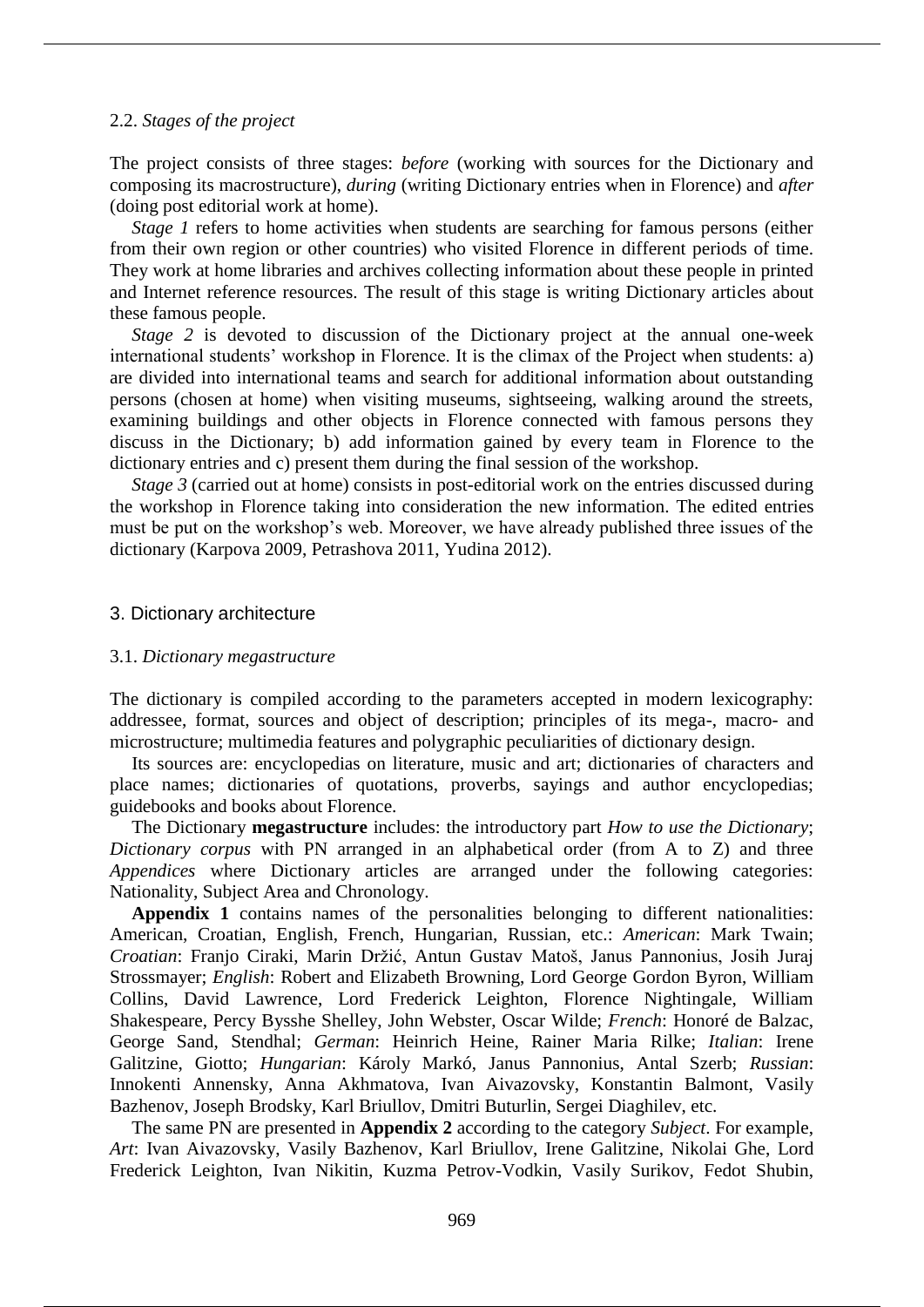Károly Markó; *Literature*: Innokenti Annensky, Anna Akhmatova, Konstantin Balmont, Honoré de Balzac, Joseph Brodsky, Robert & Elizabeth Browning, Lord George Gordon Byron, William Collins, Franjo Ciraki, Fyodor Dostoevsky, Maxim Gorky, Nikolay Gumilev, Heinrich Heine, Mikhail Kuzmin, David Lawrence, Antun Gustav Matoš, Pavel Muratov, Rainer Maria Rilke, George Sand, William Shakespeare, Percy Bysshe Shelley, Stendhal, Antal Szerb, Mark Twain, Pyotr Vyazemsky, John Webster, Oscar Wilde; *Theatre and Cinema*: Sergei Diaghilev, Marin Držić, William Shakespeare, Andrei Tarkovsky, Boris Zaycev, Vladimir Vasiliev, etc.

In **Appendix 3** all personalities are given in a chronological order. *XV c.*: Janus Pannonius; *XVI c.*: Marin Držić, William Shakespeare, John Webster; *XVII c.*: Ivan Nikitin; *XVIII c.*: Honoré de Balzac, Vasily Bazhenov, Karl Briullov, Dmitri Buturlin, Lord George Gordon Byron, Nikolay Demidov, Heinrich Heine, Károly Markó, Percy Bysshe Shelley, Fedot Shubin, Stendhal, Ekaterina Vorontsova-Dashkova; *XIX c.*: Ivan Aivazovsky, Robert and Elizabeth Browning, Franjo Ciraki, William Collins, Fyodor Dostoevsky, Sergei Diaghilev, Nikolai Ghe, Ivan Grevs, Maxim Gorky, Lord Frederick Leighton, etc.

## 3.2. *Dictionary macrostructure*

The bond between a man and his location is undoubtful and predetermined by *genius loci* 'genius of the place', which connects mental and emotional phenomena with their real material environment. For people of today cities have become kind of display of cultural forces. The way the cities are perceived by people depends largely upon the *genius loci*, which accounts for the fact that image of a city may be very specific. So *genius* and *locum* are connected by way of the genius' biography, which in its turn leads to a new hybrid that results in travelling about the world with Great Guides. The above said makes it clear why it is necessary to create a dictionary of a new type.

Dictionary **macrostructure** includes anthroponyms – names of writers, poets, artists, musicians, public figures and the like in an alphabetical order (surname, first name, profession): Ivan Aivazovsky (Russian painter); Joseph Brodsky (Russian poet); Karl Briullov (Russian painter); George Gordon Byron (English poet); Franjo Ciraki (Croatian poet); Sergei Diaghilev (Russian art critic and ballet impresario); Fyodor Dostoevsky (Russian writer); Marin Držić (Croatian playwright); Nikolai Ghe (Russian artist); Maxim Gorky (Russian writer); Ivan Grevs (Russian historian); Frederick Leighton (English painter); Károly Markó (Hungarian painter); Antuan Gustav Matoš (Croatian writer), etc.

Open and dynamic character of dictionary information means that this type of a dictionary has no boundaries from the point of view of its volume. The number of articles will be constantly growing. Thus, the size of the macrostructure is not limited and other proper names can be constantly added. That is why the project has a subtitle *A Dictionary without Boundaries* (http://www.fondazione-delbianco.org/seminari/dett\_prog.asp?idprog=377).

## 3.3. *Dictionary microstructure*

**Microstructure** has four sections: *Biography*, *Creative Works*, *Florentine Influence*, *Learn More* as in the entry devoted to **S. Rachmaninoff**, a famous Russian composer.

3.3.1. *Biography*. His photo (*a graphic label*) opens the entry line. Then the musician's biography is given: with a *chronological label* (dates of life and death) and *encyclopedic definition*: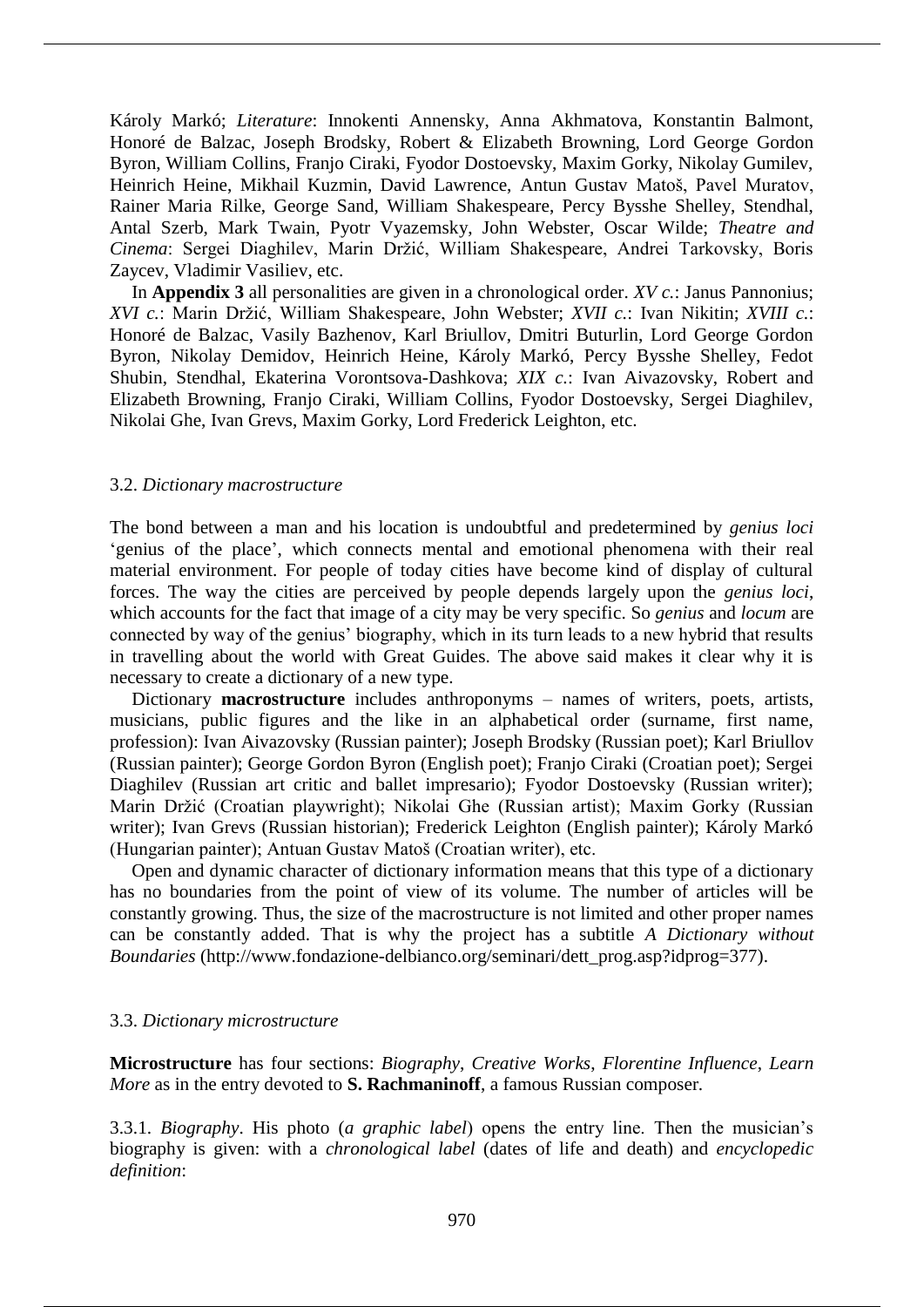Sergei Vasilievich Rachmaninoff, also commonly spelt in English as Rachmaninov (1873– 1943), a distinguished Russian composer, pianist, and conductor. He was born to a noble family, in Semyonovo, near Veliky Novgorod. He became interested in music as a child, as both his parents were amateur pianists. Sergei studied at the Saint Petersburg Conservatory, but he missed classes and was a poor student; then he moved to Moscow to study piano under Nikolai Zverev and Alexander Siloti. …

The majority of the entries include an unfolded hypertext containing references to places in Florence and Italy visited by the persons described in the Dictionary. For example, the user may get an exact route to the house where S. Rachmaninoff lived in Florence. Our Dictionary also provides the user with multimedia possibilities: visual and audio (films, video, songs, etc.). Thus, with the help of new integrative lexicographical methods we are creating an integral model of a dictionary with multimedia features.

3.3.2. *Creative Works*. Another section of the entry is devoted to description of his *creative works*:

S.V. Rachmaninoff as a composer is often defined as a most Russian composer. In his works he combined creative principles of Moscow and St. Petersburg schools into a united Russian style. Being a contemporary of the Russian revolution, Rachmaninoff considered the most significant topics of his works to be "Russia and its destiny" and Christian motifs. Sergei Rachmaninoff lived in the times of the Silver Age in Russian culture, and this period brought elements of symbolism to his works. Rachmaninoff wrote five works for piano and orchestra—four concertos plus the *Rhapsody on a Theme of Paganini*. …

3.3.3. *Florentine Influence*. Section of the dictionary microstructure, called *Florentine Influence*, brings special spirit to the dictionary showing the person's attitude to Italy and the inspiration he received for his creative work in Florence:

Travelling across Italy, S.V. Rachmaninoff spent a couple of weeks in Florence, which was a great inspiration for him. In letters to his friend A.M. Korzin he wrote: "…we have already spent a week in Florence, where we arrived safely. There are so many visitors here now, so it's difficult to find an apartment. The weather is fine and warm. We are having a good time here and I like Florence very much"…

When in Florence, S.V. Rachmaninoff wrote to his friend A.M. Korzin: "…My dear friend, I received your letter 5 days ago. Today I have finished the correction of Francesca, and now I'm quite free. I haven't seen any gallery yet. I visited only several cathedrals and all the parks and gardens. I was charmed mostly by Boboli Gardens and Piazzale Michelangelo… My address is the same Pension Lucchesi, Lungarno della Zecca 16". The opera *Francesca da Rimini* Rachmaninoff mentioned in his letter is considered to be one of his greatest masterpieces. The composer was inspired by the beauty of the city of Florence. …

3.3.4. *Learn More*. Our Dictionary has a unique feature which is expressed in the transparency of its boundaries in many senses. This feature enables its compilers to reflect in the dictionary *their personal impressions and associations* as visitors of Florence which they put into the section of the microstructure *Learn More*. It also includes *Further Reading* about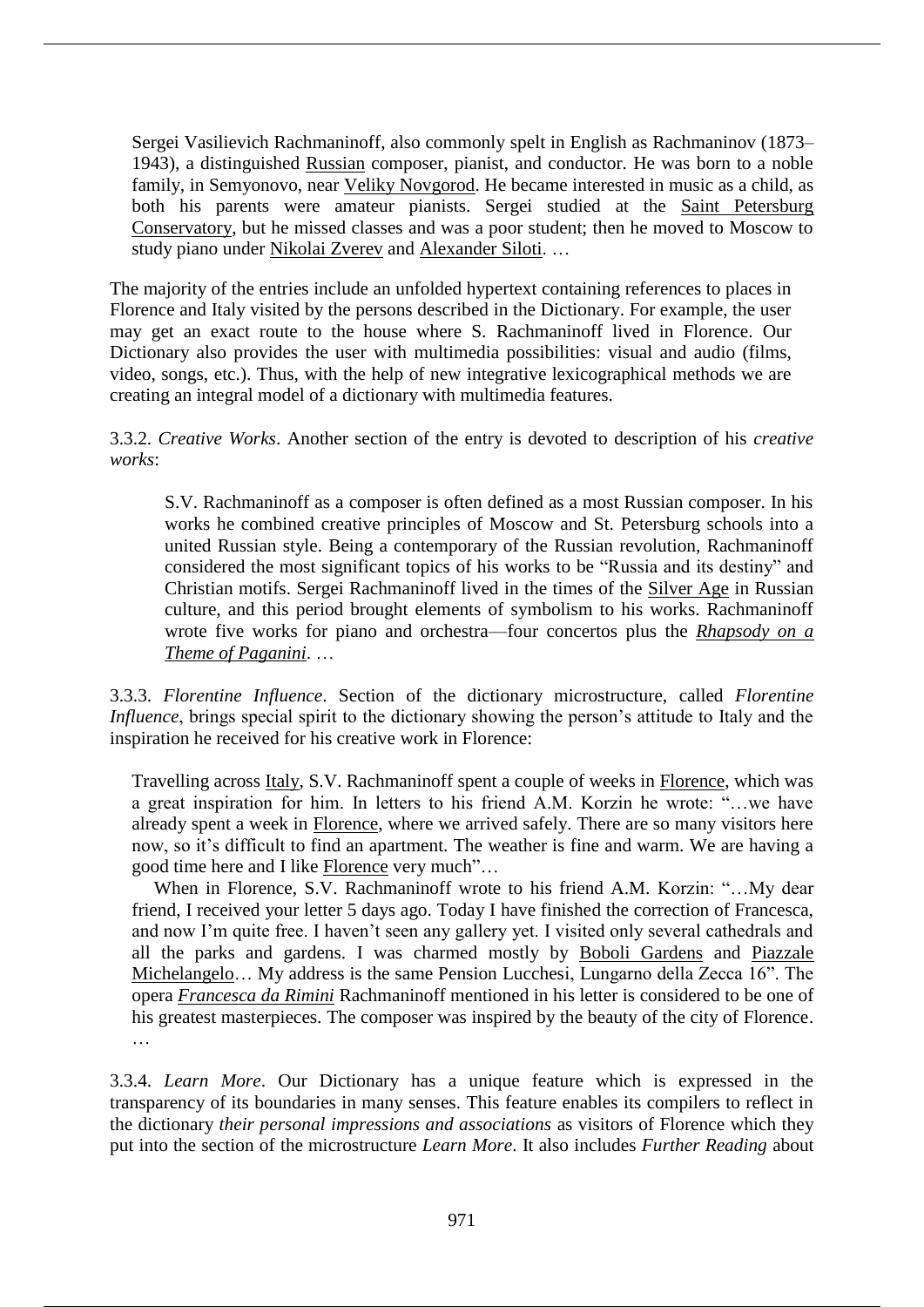the person described. Thus, in S. Rachmaninoff's case we can read more on the following webs:

http://www.dobraya.info/statji/rahman.html http://ru.wikipedia.org/wiki/Рахманинов http://www.classic-music.ru/rachmaninov.html http://www.rachmaninov.tmb.ru/, etc.

# 4. Conclusion

In conclusion I would like to underline the importance of the Project for young researchers because it is an effective way of involving them into lexicographic activities and inspire them to master cultural values of the world heritage through thoughtful and thorough research. Thus we offer cultural tourists a unique model of a monolingual (English) encyclopedic dictionary which is a new means to do Florence created by the visitors themselves. Moreover, it is also important to note that this model of a dictionary may serve as a reliable model for compiling future reference books describing outstanding visitors to other cultural cities: London, Moscow, Paris, Oslo, Washington, etc.

# References

- **A. Dictionaries**
- **Davis, J. and A. Frankforter 2004.** *The Shakespeare Name Dictionary*. London: Routledge.
- **De Weever, J. 1996.** *A Guide to Astrological, Biblical, Historical, Literary and Mythological Names in the Works of G. Chaucer*. New York, London: Garland Publishing Inc.
- **Findlay, A. 2009.** *Women in Shakespeare.* London: Continuum Shakespeare Dictionaries.

**Hartnoll, P. 1975.** *Who's Who in Shaw*. London: Hamish Hamilton.

**McLeish, K. 1985.** *Longman Guide to Shakespeare's Characters: A Who's Who of Shakespeare*. London: Longman Trade.

**Rowse, A. 1984.** *Shakespeare's Characters. A Complete Guide*. London: Methuen.

**Stevens-Cox, J. 1970.** *Hardy's Wessex Identification of Fictitious Place Names in Hardy's Works.* St. Peter Port, Guernsey: Toucan Press.

**Toye, R. 1980.** *The Agatha Christie Who's Who*. Austine: Holt Rinehart & Winston.

# **B. Other literature**

- **Alekseeva, L. and O. Karpova 2010.** 'Florence as Reflected in the New Type of Lexicographic Work.' In O. Karpova and F. Kartashkova (eds.), *New Trends in Lexicography: Ways of Registrating and Describing Lexis*. Cambridge: Cambridge Scholars Publishing, 131–138.
- **Del Bianco, P. 2011.** 'Cultural Heritage for Intercultural Dialogue with Life Beyond Tourism.' In A. Tomaszewski and S. Giometti (eds.), *The Image of Heritage Changing Perceptions, Permanent Responsibilities. Proceedings of the International Conference of the ICOMOS International Scientific Committee for the Theory and the Philosophy of Conservation and Restoration*. Florence: Edizioni Polistampa, 37–42.
- **Karpova, O. 2009.** *Florence in the Works of European Writers and Artists: Encyclopedic Dictionary for Guides and Tourists. Project of a Dictionary*. Ivanovo: Ivanovo State University.